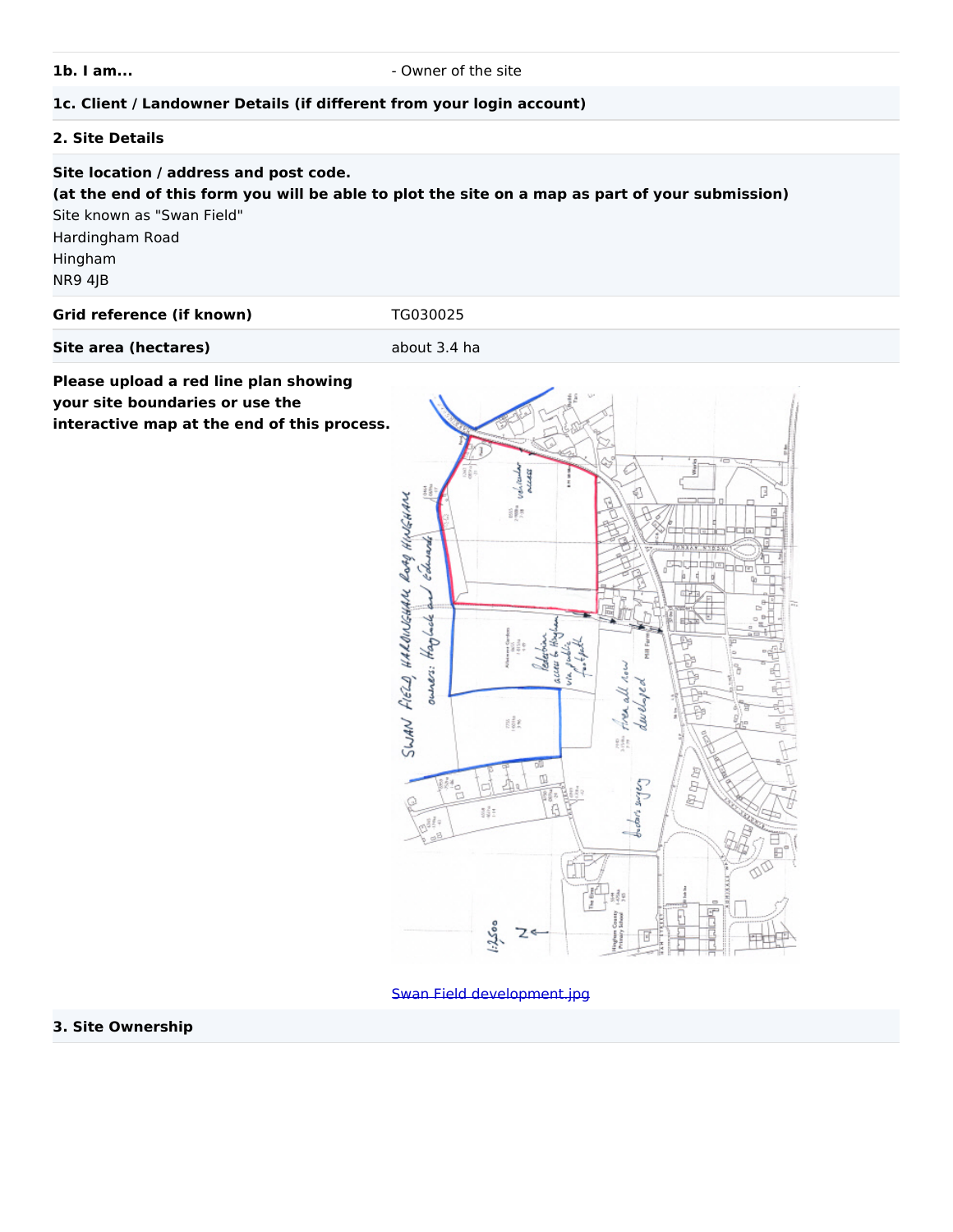## **3b. Please provide the name, address and contact details of the site's landowner(s)**

Yes

Mr and Mrs Haylock

**3c. If the site is in multiple landownerships do all landowners support your proposal for the site?**

## **4. Current and Historic Land Uses**

# **4a. Current Land Use (Please describe the site's current land use e.g. agriculture, employment, unused/vacant etc.)**

The majority of the site (the eastern part) is in agricultural use, mainly growing arable crops on rotation. The western part is vacant, having formerly been part of an indoor pig finishing unit.

| 4b. Has the site been previously | Yes |
|----------------------------------|-----|
| developed?                       |     |

# **4c. Describe any previous uses of the site. (please provide details of any relevant historic planning applications, including application numbers if known)**

The western part of the field was formerly used as part of an indoor pig finishing unit, but the buildings have since been demolished

#### **5. Proposed Future Uses**

**5a. Please provide a short description of the development or land use you proposed (if you are proposing a site to be designated as local green space please go directly to question 6)** Residential development

**5b. Which of the following use or uses are** - Market Housing **you proposing?** - Affordable Housing

## **5c. Please provide further details of your proposal, including details on number of houses and proposed floorspace of commercial buildings etc.**

Number of houses depends on the number required and the density required. Part only of the site could be developed. At 30 dwellings per hectare, the whole site could provide for about 100 houses.

# **5d. Please describe any benefits to the Local Area that the development of the site could provide.** Provide much needed housing in a well serviced market town with school, doctor surgery and shops. Hingham has good transport connections to all of Norfolk and via easy access to the A11, to Cambridge and other towns.

## **6. Local Green Space**

If you are proposing a site to be designated as Local Green Space please complete the following questions. These questions do not need to be completed if you are not proposing a site as Local Green Space. Please consult the guidance notes for an explanation of Local Green Space Designations.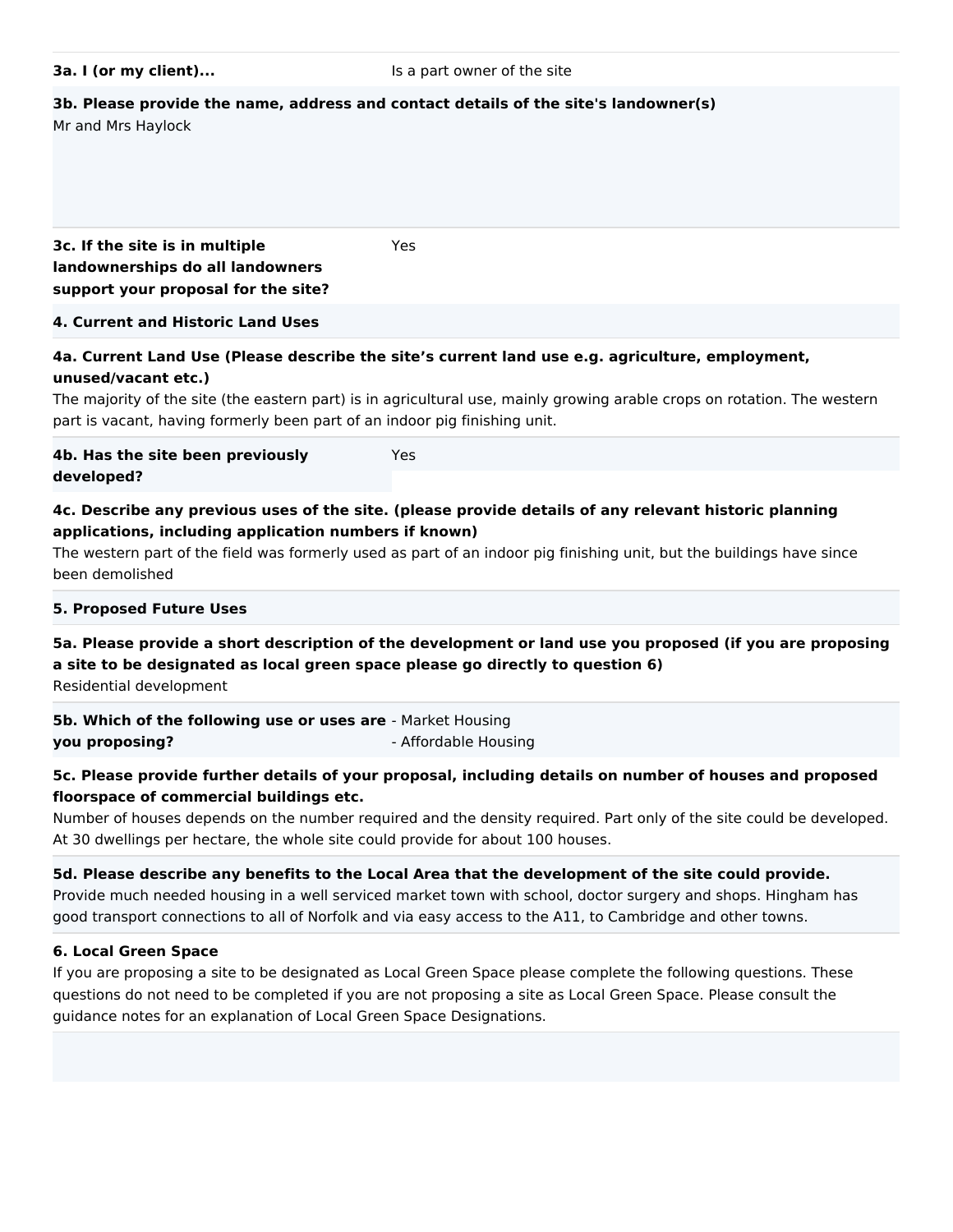# **6a.Which community would the site serve and how would the designation of the site benefit that community.**

N/A

# **6b. Please describe why you consider the site to be of particular local significance e.g. recreational value, tranquillity or richness in wildlife.**

N/A

## **7. Site Features and Constraints**

Are there any features of the site or limitations that may constrain development on this site (please give details)?

# **7a. Site Access: Is there a current means of access to the site from the public highway, does this access need to be improved before development can take place and are there any public rights of way that cross or adjoin the site?**

There is a current vehicular means of access into the site from the public highway. Any improvements to site lines can be accommodated within the site boundaries. Transport assessment has been undertaken by Tony Doyle, and sent to SNDC before. No public rights of way cross the site, but a public footpath adjoins the site to the west, providing pedestrian access into the town via metalled footpaths, and also onto open farmland.

# **7b. Topography: Are there any slopes or significant changes of in levels that could affect the development of the site?**

No

# **7c. Ground Conditions: Are ground conditions on the site stable? Are there potential ground contamination issues?**

Ground conditions are stable. No potential contamination issues.

# **7d. Flood Risk: Is the site liable to river, ground water or surface water flooding and if so what is the nature, source and frequency of the flooding?**

No flood risk potential - Flood Risk Assessment has been undertaken by Evans Rivers and Coastal Ltd and sent to SNDC before.

**7e. Legal Issues: Is there land in third party ownership, or access rights, which must be acquired to develop the site, do any restrictive covenants exist, are there any existing tenancies?** No legal issues and no restrictive covenants exist

# **7f. Environmental Issues: Is the site located next to a watercourse or mature woodland, are there any significant trees or hedgerows crossing or bordering the site are there any known features of ecological or geological importance on or adjacent to the site?**

No environmental issues exist. Arboricultural Assessment has been undertaken by A Falcon Woodland Management and Ecological Assessment has been undertaken by Kepwick Ecological Services, and both sent to SNDC before

# **7g. Heritage Issues: Are there any listed buildings, Conservation Areas, Historic Parklands or Schedules Monuments on the site or nearby? If so, how might the site's development affect them?** No heritage issues exist

# **7h. Neighbouring Uses: What are the neighbouring uses and will either the proposed use or neighbouring uses have any implications?**

farmland to the north, houses on the eastern side of Hardingham Road to the east, houses to the south and Town Council Allotment Gardens to the west. None of these, or the proposed use, has implications on each other.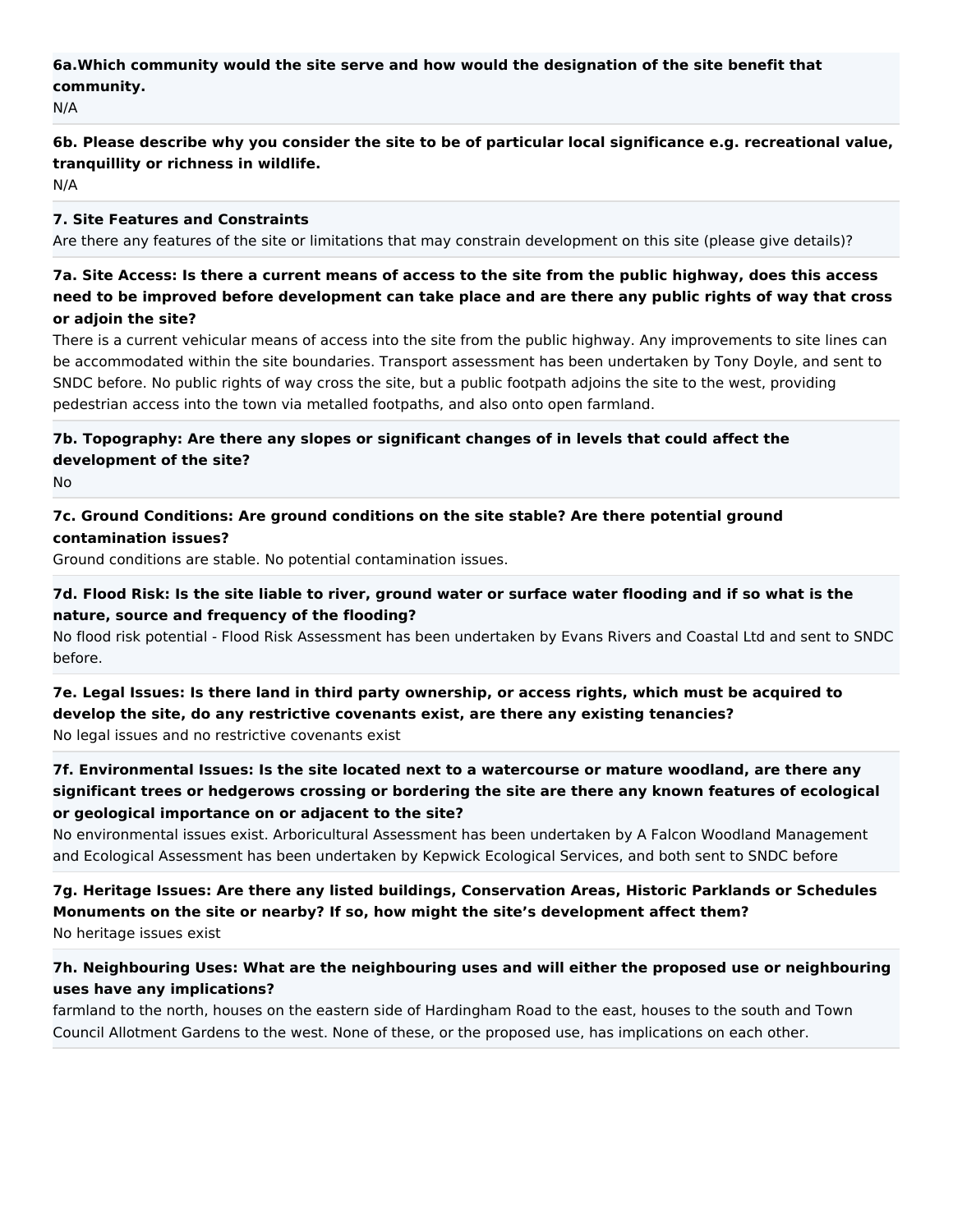# **7i. Existing uses and Buildings: are there any existing buildings or uses that need to be relocated before the site can be developed.**

No

## **7j. Other: (please specify):**

The site is available and ready for development with no issues needing to be dealt with beforehand

#### **8. Utilities**

## **8a. Which of the following are likely to be readily available to service the site and enable its development? Please provide details where possible.**

| <b>Mains water supply</b> | Yes    |
|---------------------------|--------|
| <b>Mains sewerage</b>     | Yes    |
| <b>Electricity supply</b> | Yes    |
| <b>Gas supply</b>         | Unsure |
| <b>Public highway</b>     | Yes    |
| <b>Broadband internet</b> | Yes    |

## **Other (please specify)**

Surface water drainage from the site flows north over land owned by the owner of this site to the River Blackwater, alleviating Hingham of further water issues.

#### **9. Availability**

#### **9a. Please indicate when the site could be made available for the land use or**  Immediately

**development proposed.**

## **9b. Please give reasons for the answer given above.**

The majority of the land is in agricultural use, occupied by the owner, so possession is available immediately. The western end of the site is vacant, and available immediately.

# **10. Market Interest**

**10. Please choose the most appropriate category below to indicate what level of market interest there is/has been in the site. Please include relevant dates in the comments section.** Enquiries received

## **11. Delivery**

| <b>11a. Please indicate when you anticipate</b> Up to 5 years (by April 2021) |                                                                   |
|-------------------------------------------------------------------------------|-------------------------------------------------------------------|
| the proposed development could be                                             |                                                                   |
| begun.                                                                        |                                                                   |
| 11b. Once started, how many years do                                          | depends on speed of construction and number of houses to be built |

**you think it would take to complete the proposed development (if known)?**

depends on speed of construction and number of houses to be built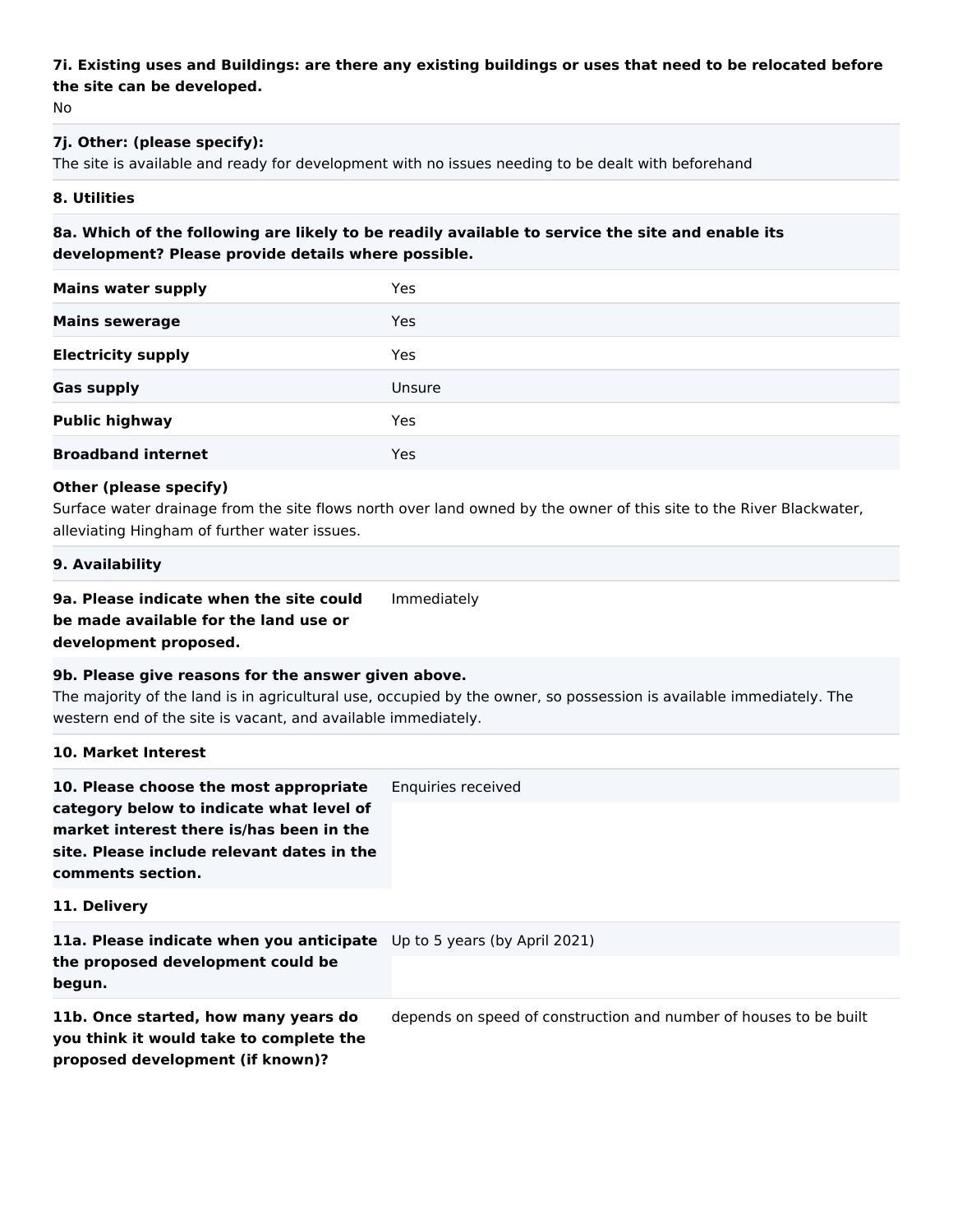## **12. Viability**

This is the description of your section break.

| 12a. You acknowledge that there are<br>likely to be policy requirements and        | - I agree |
|------------------------------------------------------------------------------------|-----------|
| <b>Community Infrastructure Levy (CIL)</b>                                         |           |
| costs to be met which will be in addition<br>to the other development costs of the |           |
| site (depending on the type and scale of<br>land use proposed). These requirements |           |
| are likely to include but are not limited                                          |           |
| to: Affordable Housing; Sports Pitches &                                           |           |
| <b>Children's Play Space and Community</b><br><b>Infrastructure Levy</b>           |           |
| 12b. Do you know if there are there any                                            | No.       |
| abnormal costs that could affect the<br>viability of the site e.g. infrastructure, |           |
| demolition or ground conditions?                                                   |           |

**12c. If there are abnormal costs associated with the site please provide details:** There are none

**12d. Do you consider that the site is currently viable for its proposed use taking into account any and all current planning policy and CIL considerations and other abnormal development costs associated with the site?** Yes

#### **13. Other Relevant Information**

## **13. Please use the space below to for additional information or further explanations on any of the topics covered in this form**

This proposed site is an enlargement of site GNLP0544 as it includes land owned by Mr and Mrs Haylock. This site was put forward to SNDC as a suitable site under the Site Specific Policies and Allocations DPD consultation that ended 30/11/10. The site scored the second highest suitability score under the SHLAA, and the highest site has since been developed, leaving this site the best site as having fewest constraints and impact if developed in Hingham. I have had Transport Assessment, Flood Risk Assessment, Arboricultural Assessment and Ecological Assessment undertaken in the past, and all copies have been sent to SNDC. These Assessments all show that the site can be developed without causing adverse impact.

We have received many approaches from developers wishing to take an option over the land and promote the land themselves, which we have not accepted.

#### **14. Declaration**

I understand that:

Data Protection and Freedom of Information

The Data Controller of this information under the Data Protection Act 1998 will be Norfolk County Council, which will hold the data on behalf of Broadland District Council, Norwich City Council and South Norfolk District Council. The purposes of collecting this data are:

- to assist in the preparation of the Greater Norwich Local Plan
- to contact you, if necessary, regarding the answers given in your form
- to evaluate the development potential of the submitted site for the uses proposed within the form

#### Disclaimer

The Site Submission response forms received as part of the Greater Norwich Local Plan Regulation 18 Consultation will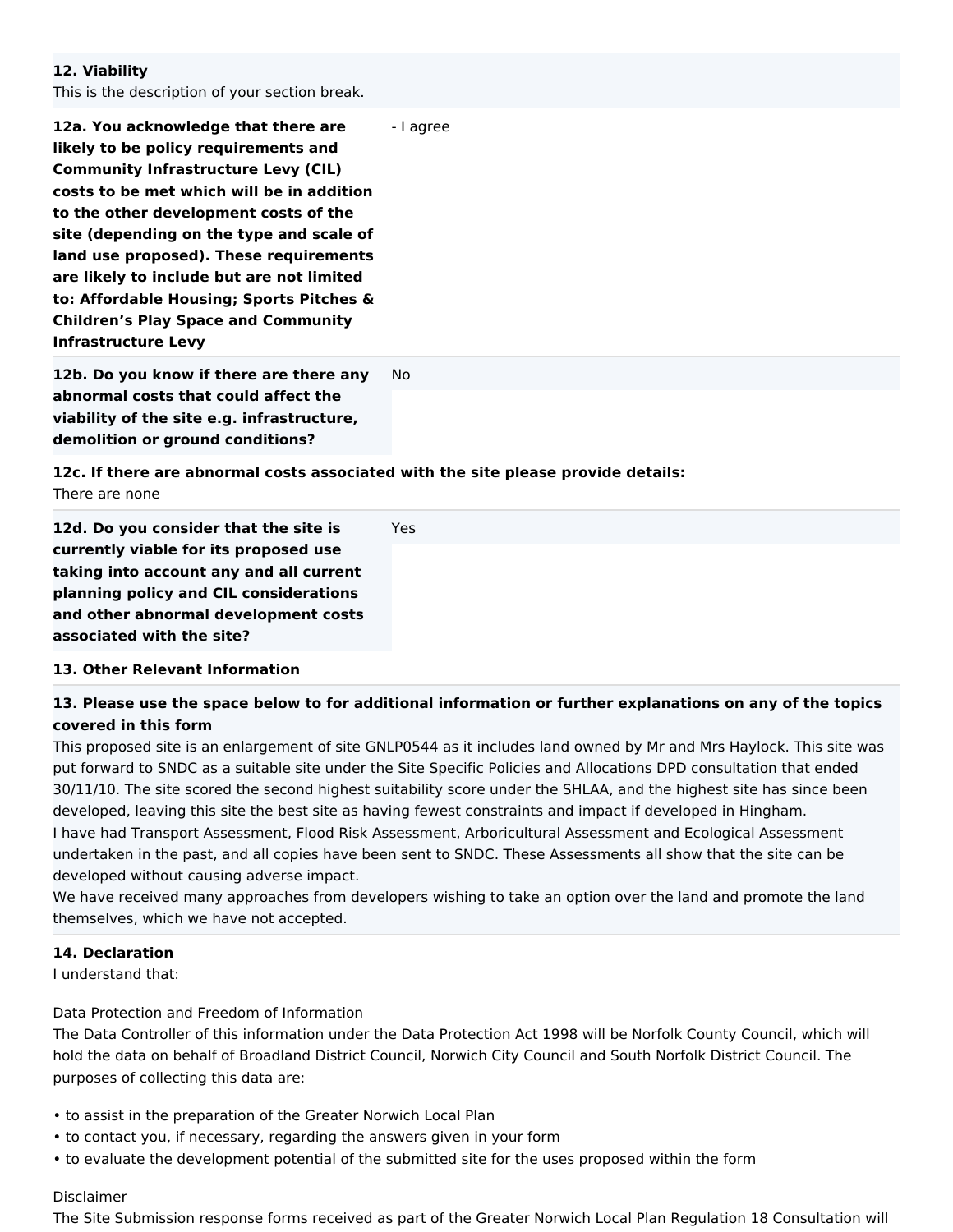be published and made available for public viewing. By submitting this form you are consenting to the details about you and your individual sites being stored by Norfolk County Council, and the details being published for consultation purposes. Any information you consider to be confidential is clearly marked in the submitted response form and you have confirmed with the Council(s) in advance that such information can be kept confidential as instructed in the Greater Norwich Local Plan: Regulation 18 "Growth Options" Consultation - Site Submission Guidance Notes.

I agree that the details within this form can be held by Norfolk County Council and that those details can be shared with Broadland District Council, Norwich City Council and South Norfolk District Council for the purposes specified in this declaration.

**Name** William Edwards

**Date** Mar 09, 2018